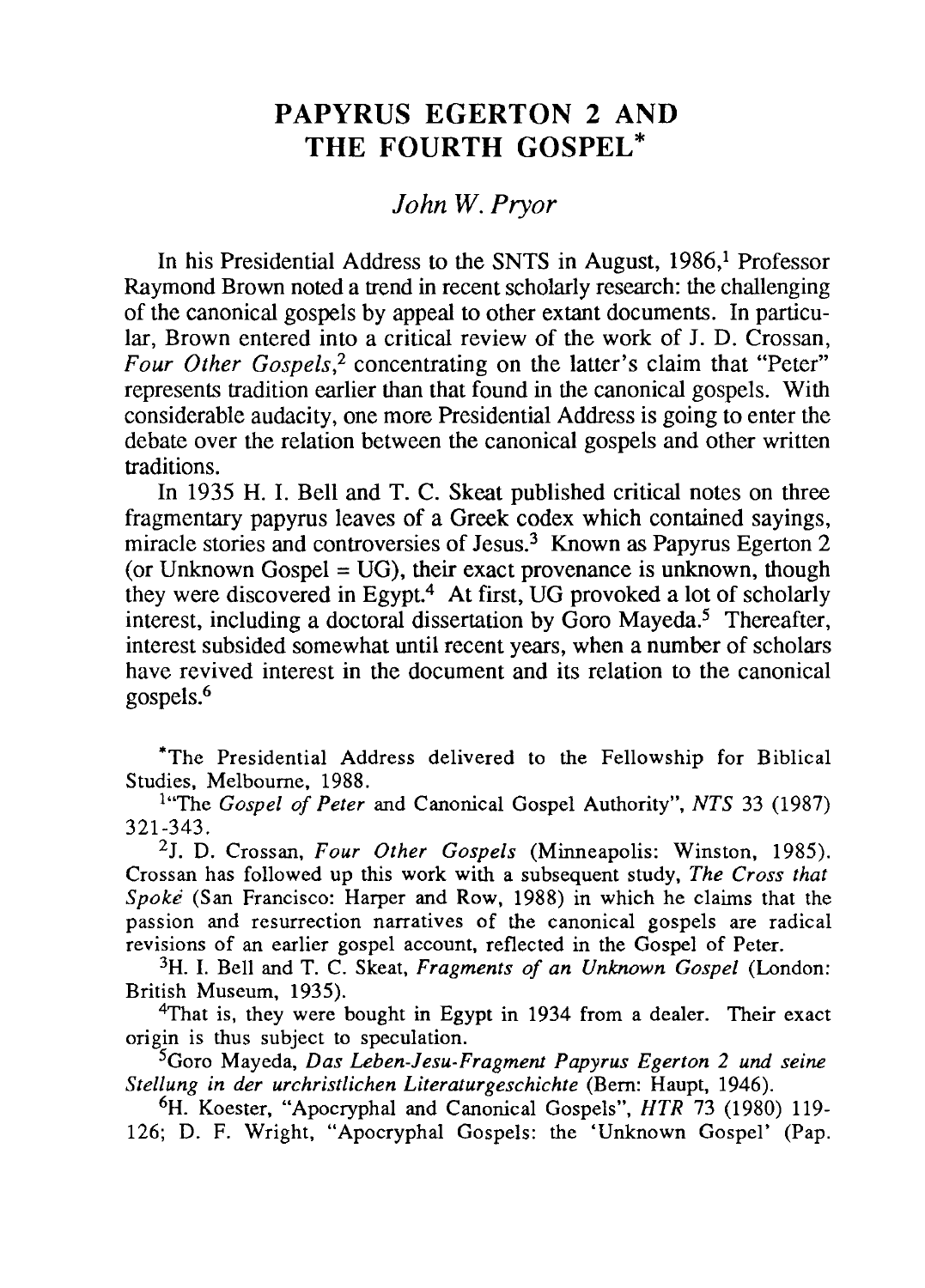In this paper, our particular interest is in the relationship between VG and the Fourth Gospel, for which, over the years, three explanations have been presented.

 $(i)$  The 4G used UG as one of its sources.<sup>7</sup> The proponents of this position have argued their case on the basis of stylistic criteria: the Johannine elements appear to be more naturally located in VG than in 4G. I shall take up this matter later. It needs to be borne in mind that acceptance of such a position would not demand a dating of 4G much later than 100 AD, for VG, which Bell and Skeat dated "not very far from the middle of the second century", 8 appears to be but a copy of an earlier text. Dodd demonstrates the possibility of this when he discusses the address *"didaskale Iesou"* (lines 33, 45).<sup>9</sup> The term is an attempt to express the concept "Rabbi Jesus", out of recognition that Jesus was known as a rabbi. But "Rabbi Jesus" does not correspond with contemporary Jewish usage. However, after 70 AD eminent teachers were referred to as "R. Jochanan", "R. Eliezer" etc., but not as a form of address, which remained simply "Rabbi". Egerton would therefore appear to have arisen some time after the fall of the Temple in a circle unfamiliar with the precise details of Jewish custom. Further confirmation is offered by Bell and Skeat who suggested that the lack of doctrinal bias and the use of both "Jesus" and "Lord" in the narrative, indicate a date 80-120 AD for the original composition.<sup>10</sup>

(ii) VG was written independently of any of the canonical gospels. Incidents and terminology common to them lead back to independent use of oral traditions.<sup>11</sup>

Egerton 2) and the Gospel of Peter", in D. Wenham (ed) *Gospel Perspectives: the Jesus Tradition outside the Gospels* (Sheffield: JSOT, 1984) 207-232; F. Neirynck, "Papyrus Egerton 2 and the Healing of the Leper", *ETL* 61 (1985) 153-160.

 $7$ So Bell and Skeat 34-38; and Koester. It is noteworthy that Koester has chosen to ignore completely Dodd's earlier article which presents forceful arguments to the contrary.

8H. 1. Bell and T. C. Skeat, *The New Gospel Fragments* (London: British Museum, 1935) 10.

9C. H. Dodd, "A New Gospel", in *New Testament Studies* (Manchester: Manchester Univ. Press, 1953) 21. The article originally appeared in *BJRL*  in 1936.

<sup>10</sup>Bell and Skeat, *New Gospel Fragments* 19.

11 Goro Mayeda; also R. Cameron, *The Other Gospels* (Philadelphia: Westminster, 1982) 73.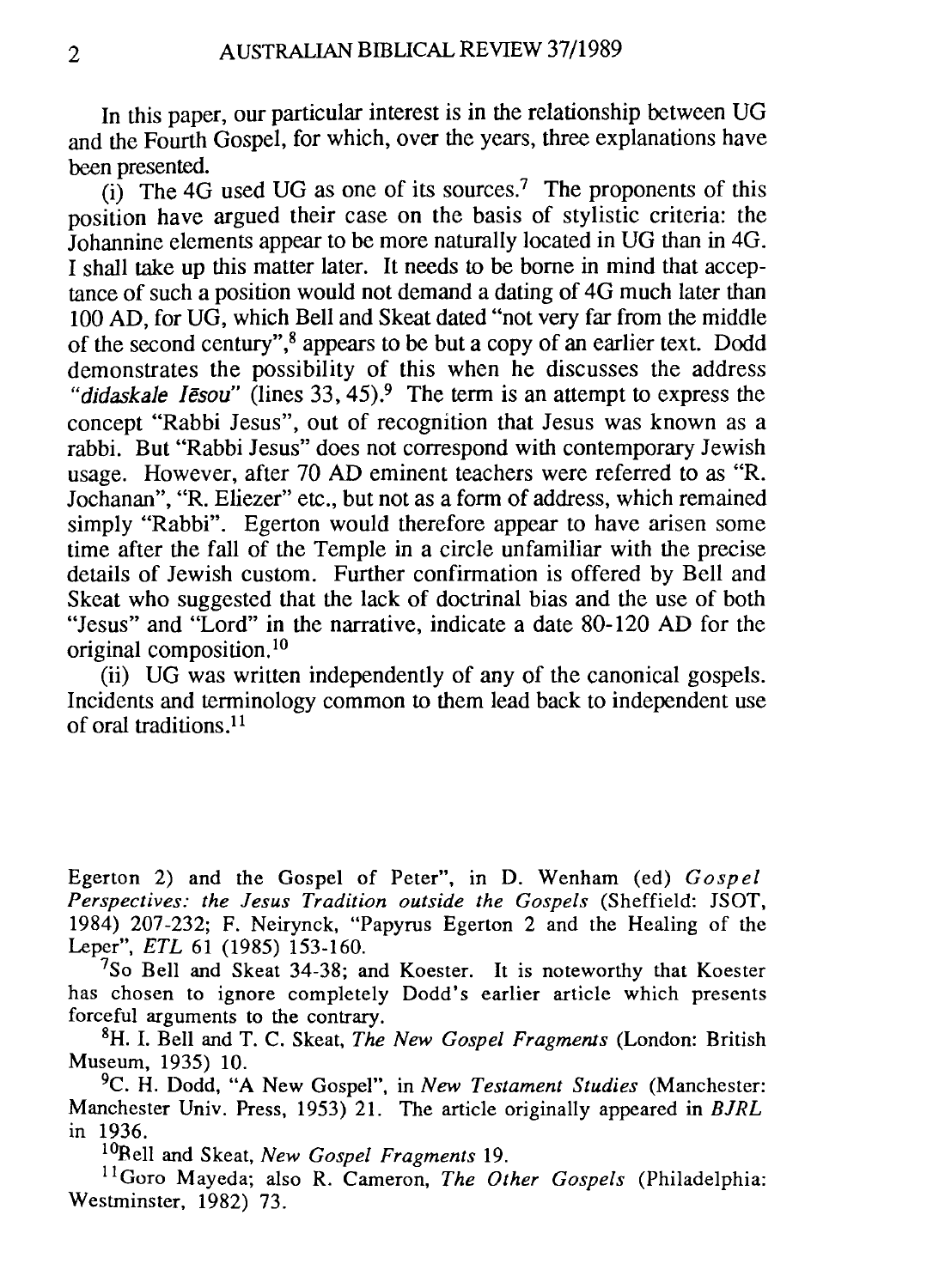(iil) VG was written in dependence on the 4G, quoting it either from memory or, less likely, copying from it.<sup>12</sup>

Before we can look at John and VG, we need first to clarify the synoptics-VG relationship.

### A. *VG* AND THE SYNOPTICS

VG has similarities to two synoptic incidents, lines 32-41 to the cleansing of the leper in Mark 1:40-44 et par., and lines 43-59 to the tribute money incident in Mark 12: 13-17 et par. Though it is not my intention to undertake a detailed study of the pericopes, the following comments are in order:

1. Frag 1 recto has elements of two pericopes, the break occurring at line 31. Lines 22-31 tell of an attempt by certain people (perhaps *archontes* is the correct restoration of line 25) to seize Jesus. The language is thoroughly Johannine.<sup>13</sup> I would suggest that these lines represent the conclusion to the dispute between Jesus and the *archontes tou laou* (116) in Frag 1 verso. That is to say, the fragment which we have and which gives evidence of 21 lines of text on the verso side is the lower part of the leaf with perhaps only one or two lines missing.<sup>14</sup> A new pericope begins on line 32 with *kai idou /epros prose/than auto Jegei.*  This construction is distinctive of the synoptics and is never found in John. However, in the synoptics it begins a pericope very rarely (Matt 19: 16, Luke 2:25, 10:25). Indeed, it can plausibly be argued that in the first two examples the *kai idou* serves to link the verse with what precedes and was never the start of an isolated pericope.15 Normally *kai idou* is preceded by an introductory statement which sets the scene of the action.16 This would indicate that whatever the source of VG, synoptic tradition or independent tradition, the redactor of the text has himself deliberately linked the start of the incident with the movement of Jesus at the end of the previous one.

What all of this editorial activity points to is that in spite of the strongly Johannine "flavour" of lines 1-31, the author of VG is writing a

12F.-M. Braun, *Jean le Theologien* (3 vols; Paris: Gabalda, 1959-66) I. 91-94; H. I. Bell, *Recent Discoveries of Biblical Papyri* (Oxford, 1937) 17-overtuming his earlier judgement; J. Jeremias, *Unknown Sayings of Jesus* (London: SPCK, 1957) 18-20, 93-94; Dodd, "A New Gospel".

<sup>13</sup>See Dodd 27-31 for a precise demonstration of this point. See also the later discussion of lines 22-31 in this paper.

<sup>14</sup>Crossan, 70, agrees with this conjecture.

15Note that Matt 19:16 is very similar to *VG 32.* 

16Matt 9:2,20; 12:10; 17:3; 28:2,9; Luke 5:12; 7:12,37; 9:38; 13:11; 14:2; 19:2.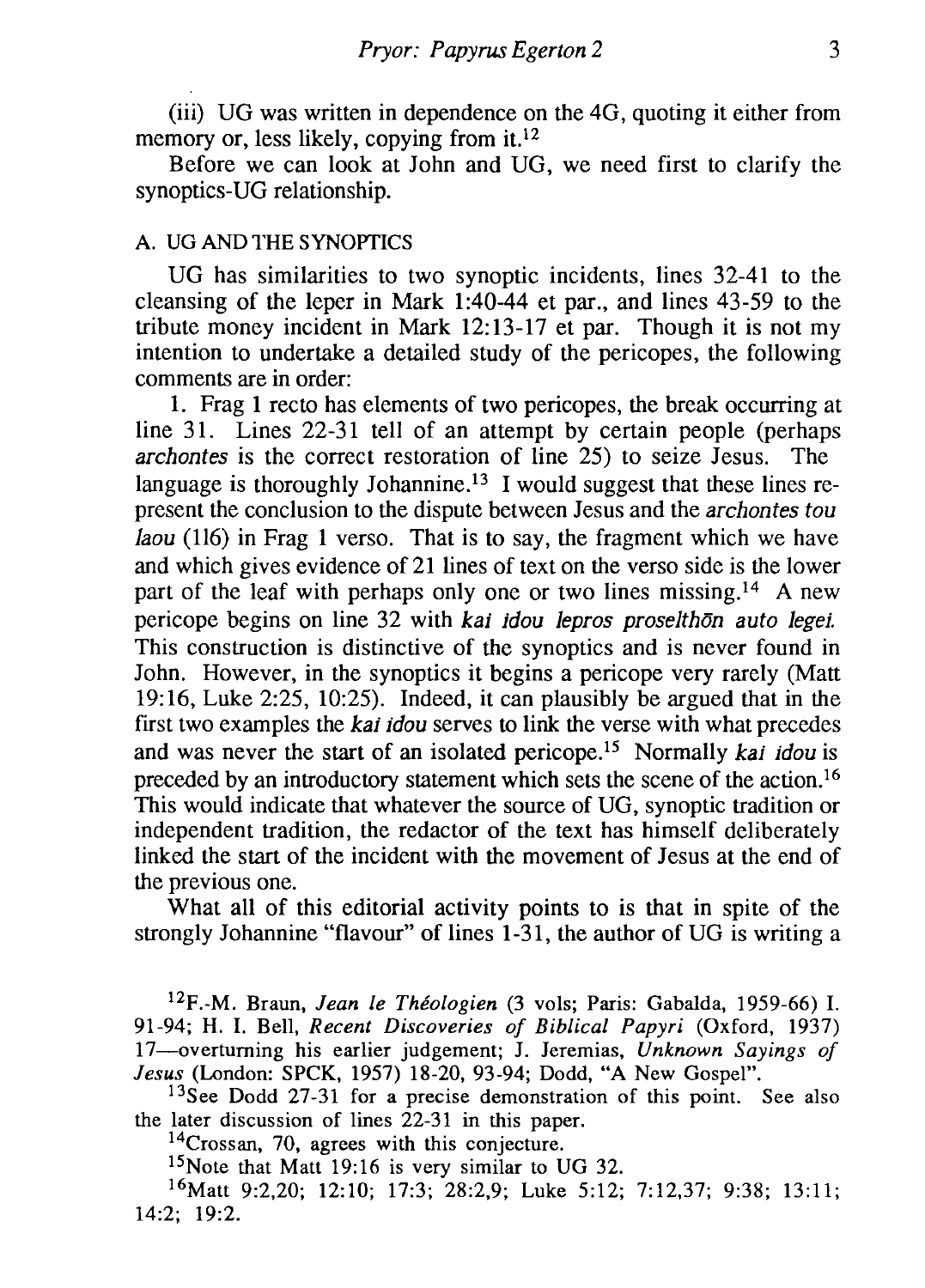gospel much more in the style of the synoptics: relatively short pericopes consisting of conflict stories, healings and the like, at least some of which were carefully knit together into a flowing narrative. We lack the evidence to decide whether *VG* has any plot development, though lines 28-29 may point to this.

2. Lines 32-41 contain the story of an encounter between a leper and Jesus. There certainly are features which resemble the narrative in Mark 1:40-44 et par. Some of the parallels are exact: *ean theles* is common to the synoptics, and *VG* (which adds *su),* as is *thelo katharistheti.* Other phrases and words in the narrative agree with only one of the synoptics, or are very similar Thus, while lines 39-41 have a synoptic "flavour", they in fact agree with none of the accounts (though see Luke 17: 14 in the ten lepers incident). The language of the pericope shows affinity with no one of the synoptic accounts.  $17$ 

In fact, the differences from the synoptics are more noteworthy than the points of contact. The leper at no time pays homage to Jesus, a factor present in all synoptic accounts (Mark 1:40 et par., Luke 17:16); there is no reference to Jesus' extending his hand to touch the leper; Jesus is addressed as *didaskale Iesou,* a title distinctive to *VG;* the account tells of the man's social contact with other lepers, the cause of his contracting the disease. We cannot tell whether the charge to keep silence, which in the synoptics precedes the dismissal to the priests, is lacking from *VG,* as Dodd believes, or was present in the missing lines.

It is hard to agree with Wright (supported independently by F. Neirynck<sup>18</sup>), that these differences from the synoptics do not argue for *VG's* independence from them. 19 As noted, the narrative is verbally closer to none of the synoptics in preference to the others, and all of the synoptic similarities are such as could be expected to exist even in divergent traditions. The core of the incident is the man's expectation and Jesus'

 $17$ Dodd, 33-34, has listed the synoptic similarities.

<sup>18</sup>In a recent article, "Papyrus Egerton 2 and the Healing of the Leper", *ETL* 61 (1985) 153-160, F. Neirynck debates a recent claim by M.-E. Boismard (see his *Synopse,* vol. 2, 101-105) that apart from lines 33-36 (= proto-Matthean additions), the Egerton account is more archaic than the synoptic story of the healing of the leper (Mark 1:40-45 par.). Neirynck has no trouble in demonstrating a common Lukan vocabulary between lines 33-36 and the rest of the story, which leaves no real justification for the Boismard theory. But in the process, Neirynck is less convincing in arguing that the author "probably had some acquaintance with the three synoptic gospels and almost certainly with Luke" (159). His arguments are not persuasive and do not overthrow the case here presented.

 $19$ Wright 217.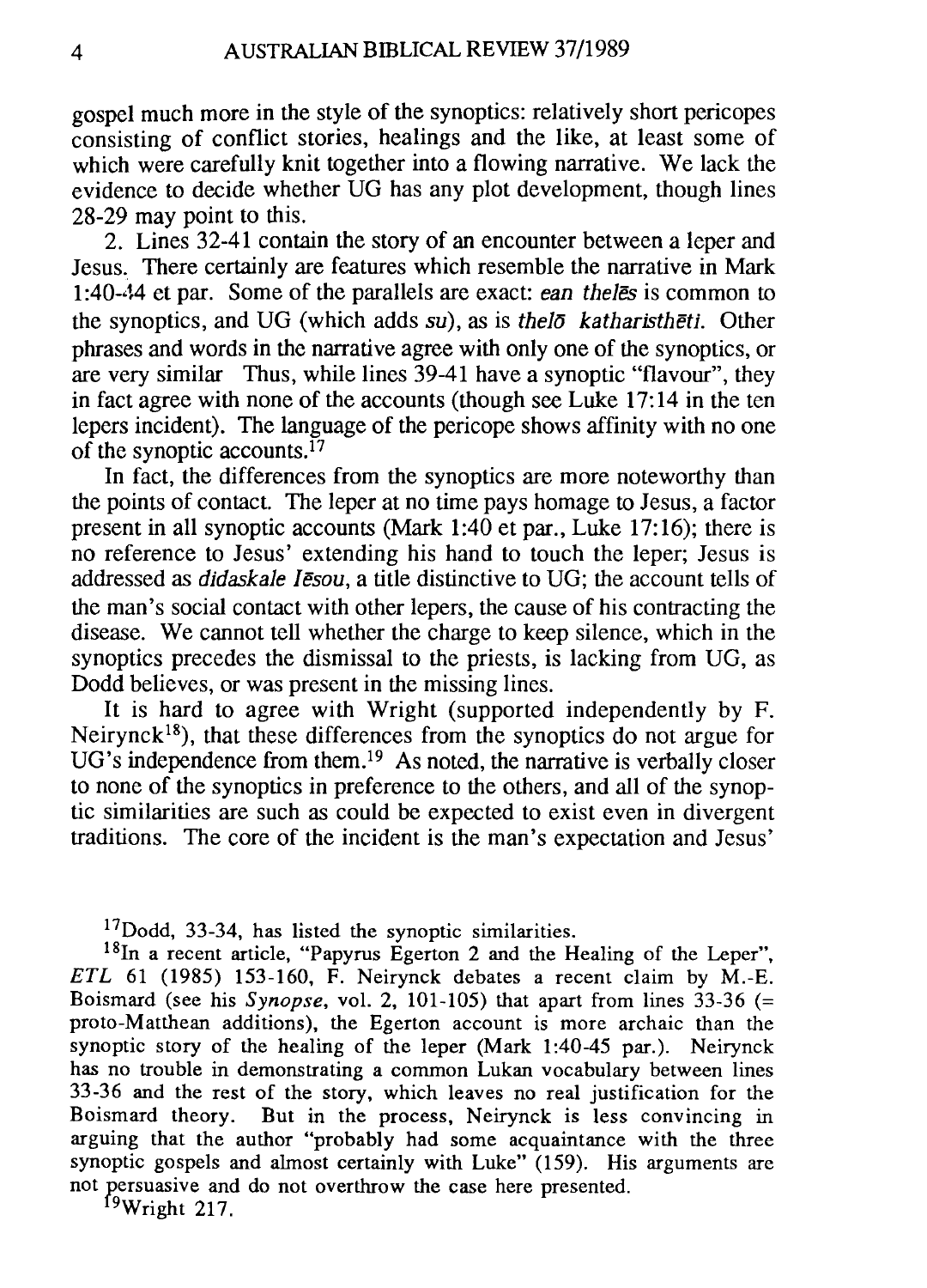response, and this is where the accounts are closest. It is inherently more likely that here we are confronted with independent living tradition.

3. The tribute money incident (lines 43-59) has been evaluated differently by several scholars. Crossan suggests that it puts us in touch with a tradition more primitive than Mark. Thus, whereas *VG* has a quote from Isa 29:13 as part of Jesus' accusation against his inquirers, a quote which he applies to himself, Mark has relocated it to 7:6-7 as part of his treatment about Pharisaic human tradition. And here Mark has the quote referring to God.2o But Crossan's reasoning here is particularly curious. The introductory "Well did Isaiah prophesy ..." is found only here in the gospel tradition (Acts 28:25b is dependent on Mark, as is the Matthean parallel), and this is a sign that Mark has taken it from *VG!*  Moreover, while both *VG* and Mark omit from Isaiah the phrase "with their mouth", in *VG's* case this is because in lines 52-53 he makes allusion to it in Jesus' words. Mark, however, has no good cause for omitting the phrase, and this also demonstrates he is dependent on *VG!*  The force of this logic escapes me completely. I would have thought it more likely that with Isa 29:13 originally referring to Yahweh as speaker, the context in Mark 7 is more suitably pre-Easter, and that in *VG* more suitably post-Easter in location. It is after Easter that the church begins the practice of applying to Christ sayings of God in the OT. As to Crossan's second point, it simply does not follow that the absence of the phrase in Mark's quote supports his case. This presupposes that early Christianity was normally faithful to the text of the OT when quoting it, a presumption that is demonstrably false. Furthermore, as Wright asks, can Crossan say that "well did ... " is characteristic of *VG* since it is found there only once also? And may not Mark 7:37, 12:28,32 be partial parallels to the phrase?21

An opposite view is held by David Wright, namely that there is an  $a$ *priori* probability that UG is dependent entirely on elements in the canonical gospels, a probability he is inclined strongly to favour.<sup>22</sup> The main problem is that elements in the pericope are scattered in the gospels, as follows:

lines 45-47: John 3:2 48-50: Mark 12:14 et par.

 $20C$ rossan 83-85.

21 D. F. Wright, "Four Other Gospels: review article", *Themelios 12*  (1987) 57. Wright further comments that Crossan has failed to notice the omission of "with/in their mouth" from the LXX of Codices Aleph and A, thus indicating a textual variant which may have influenced Mark's tradition. But this is not a strong point, as the tradition in Aleph and A may have itself been influenced by the gospel citation.

22Wright, "Apocryphal Gospels", 217-219.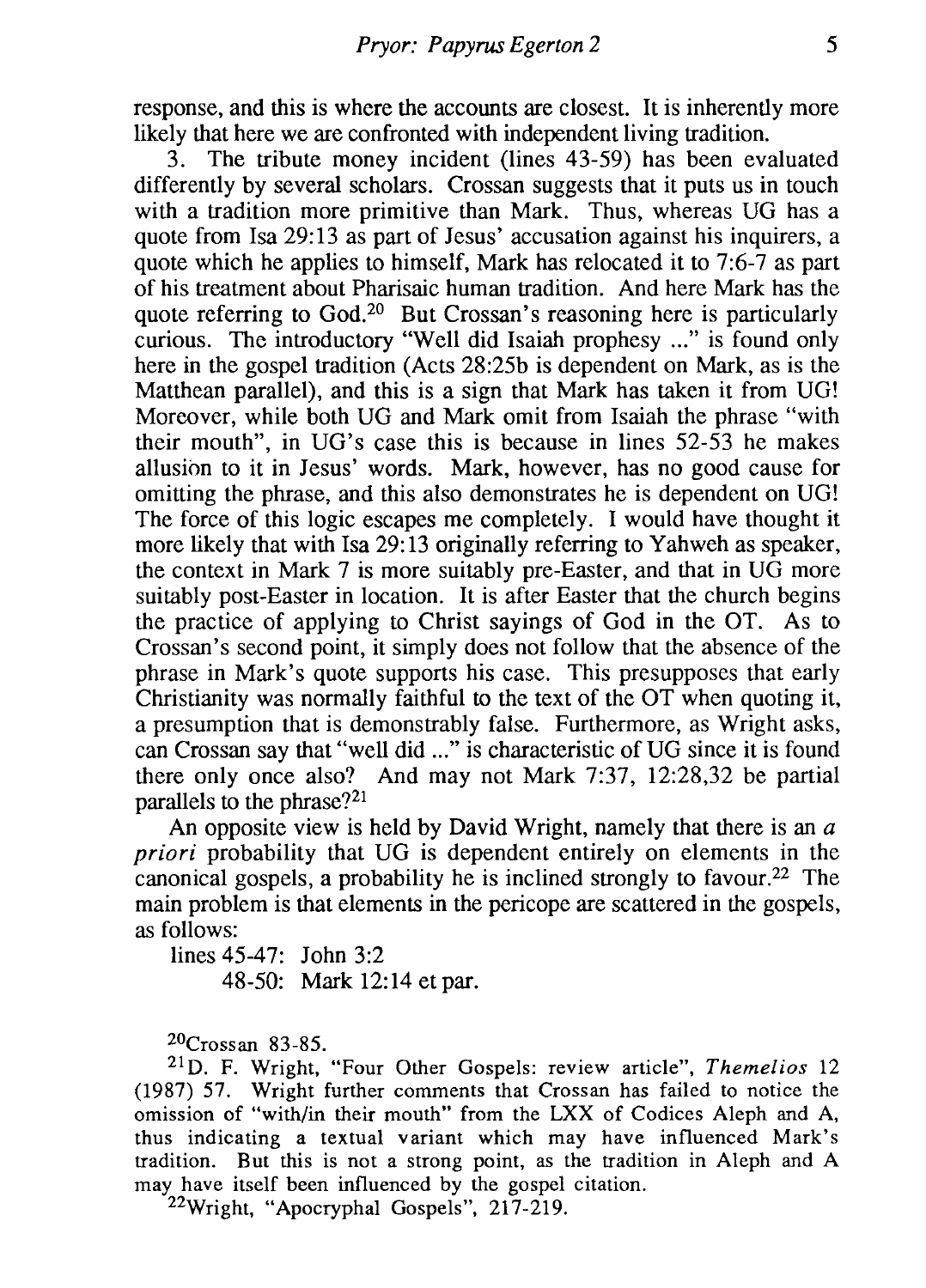- 50-51: cf. Mark *1:43-embrimesamenos* in the leper incident
- 52-54: Luke 6:46
- 54-59: Mark 7:6 (= Isa 29:13)

It is Wright's belief that this collection of scattered verses in no way weakens the case for canonical dependence. What he claims is that they are associated by link words triggered in the memory of the author of *VG*  as he recollected the gospel stories.

For example, the introduction to the question *didaskale oidamen hoti* (Mark 12: 14 par.) is similar enough to John 3:2 *(rabbi oidamen hoti* .. *didaskalos)* to explain how the latter came to be prefaced to *VG's* version of the tribute money exchange. (Would it be far-fetched to remark on the similarity between what follows *hoti-i.e., alethes* in Matthew and Mark, *apo theou eleluthas* in John? Note that *apo theou* is reconstructed in *VG* line 45.) As the pericope develops, *didaskalon* recurs, *stomati* is picked up by *cheilesin* (some MSS of Is 29:13 LXX and Matt 15:8 have both *stomati* and *cheilesin),* and perhaps *epropheteusen* recalls *prophetas*  in line 47.23

While the case for catchword connections is not implausible, it is weakened by the following observations:

(i) The supposed parallel which Wright draws with lines 1-31, where Johannine verses appear to be so connected, fails to reckon with the difference that in the latter case the quotations from 4G are far more exact. As we shall suggest below, *VG's* use of 4G can hardly be ascribed to vague reminiscence alone, but seems to demand quotation from the text itself. Such can hardly be the case for the tribute money incident, where *VG's* allegiance to synoptic traditions is not at all strong. Nor are the recollections from 4G in lines 1-31 as random as they appear to be in 43- 59.

(ii) Catchword association cannot explain every case. Thus, Jesus' question in 52-54, parallel to Luke 6:46 can hardly be explained as derived from Luke to link with the ascription *didaskale Iesou,* for in Luke Jesus uses *kurie.* Nor is there any obvious reason to change from the Lukan *"do* what I say" to something ("hear"?) else, especially since *poiein* has already been used in line 46, thus providing a second natural linkword. I believe it is equally likely that at some stage in the oral tradition prior to the writing of *VG,* the question and Isaiah quote response of Jesus were added to the tribute money confrontation. All of this happened under the influence of the favoured ascription of Jesus as *didaskalos Iesous.* These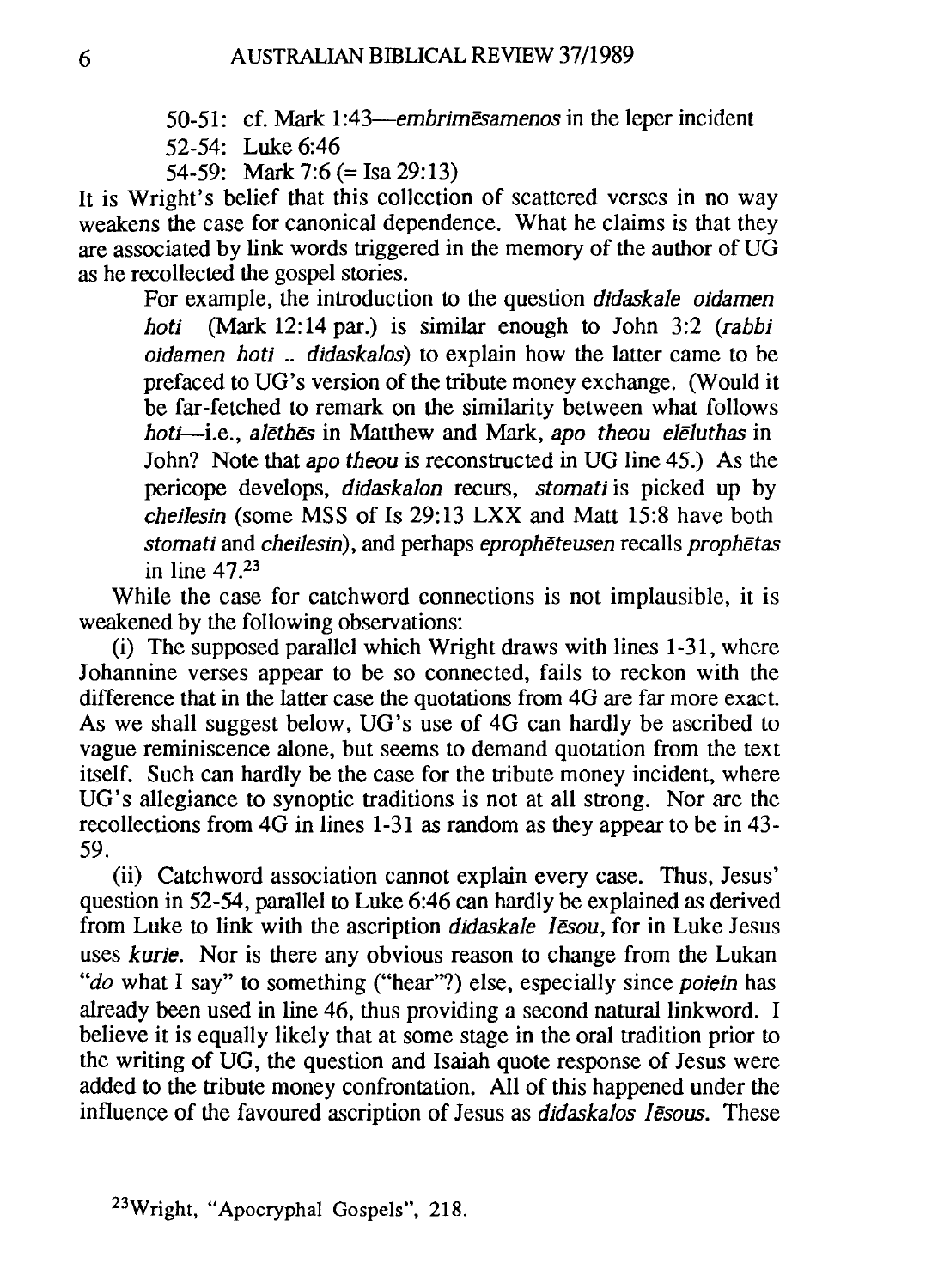lines were added to the pericope before the (missing) answer of Jesus to the question.

Other factors support the contention that this incident is independent of the gospels. There seems no reason for the change from *Kaisari* to *basileusin.* Supporting the case for independent tradition is the comment of Crossan: *"basileus* was often used for the Roman Emperor in the eastern provinces so this could easily be a specific reference to Roman imperial taxation even without the name Caesar being used".24 Indeed, apart from the repetition in the question, there is little similarity to the Markan (or synoptic) version of the question. Again, Dodd's listing of vocabulary shows that "nothing but the barest minimum of words is common to the canonical Gospels and the papyrus"25. Finally, Wright's claim that Jesus' words in lines 52-54 look odd in that Jesus has not yet given any teaching to obey or disobey26 does not carry much weight for we do not have much of what went before in the codex. It is not at all impossible that the author (or even the tradition) could be thinking of teaching of Jesus already given (or presumed to have been given).

4. Finally, we need to take note of Dodd's detailed analysis of the vocabulary of *VG* in relation to that of the canonical gospels.27 His analysis revealed that *VG* has "a much closer affinity with the Lucan writings than with the Gospels according to Matthew, Mark and John". This unassailable conclusion must be evaluated alongside two other considerations: (i) the narratives in *VG* do *not* bear any close resemblance to Luke's incidents; (ii) Luke's style and vocabulary are the most "literary" of all four gospels. All these factors would suggest that the literary affinities between *VG* and Luke are purely co-incidental, the result of the closeness of cultural background between the two writers rather than of direct literary relationship.

I would conclude this brief study by affirming the position of Dodd and Mayeda:28 there is no established literary relation between *VG* and the synoptic gospels. On the contrary, the evidence suggests that *VG* has drawn on independent oral traditions which bear some resemblances to known synoptic accounts. I would have no confidence at all in the claim

24Crossan 79.

25Dodd 37.

26Wright, "Apocryphal Gospels", 217, repeated in "Four Other Gospels", 57.

27Dodd 37.

28Mayeda's work was not available to me, but it was reviewed at length by H. I. Bell in HTR 42 (1949) 53-63.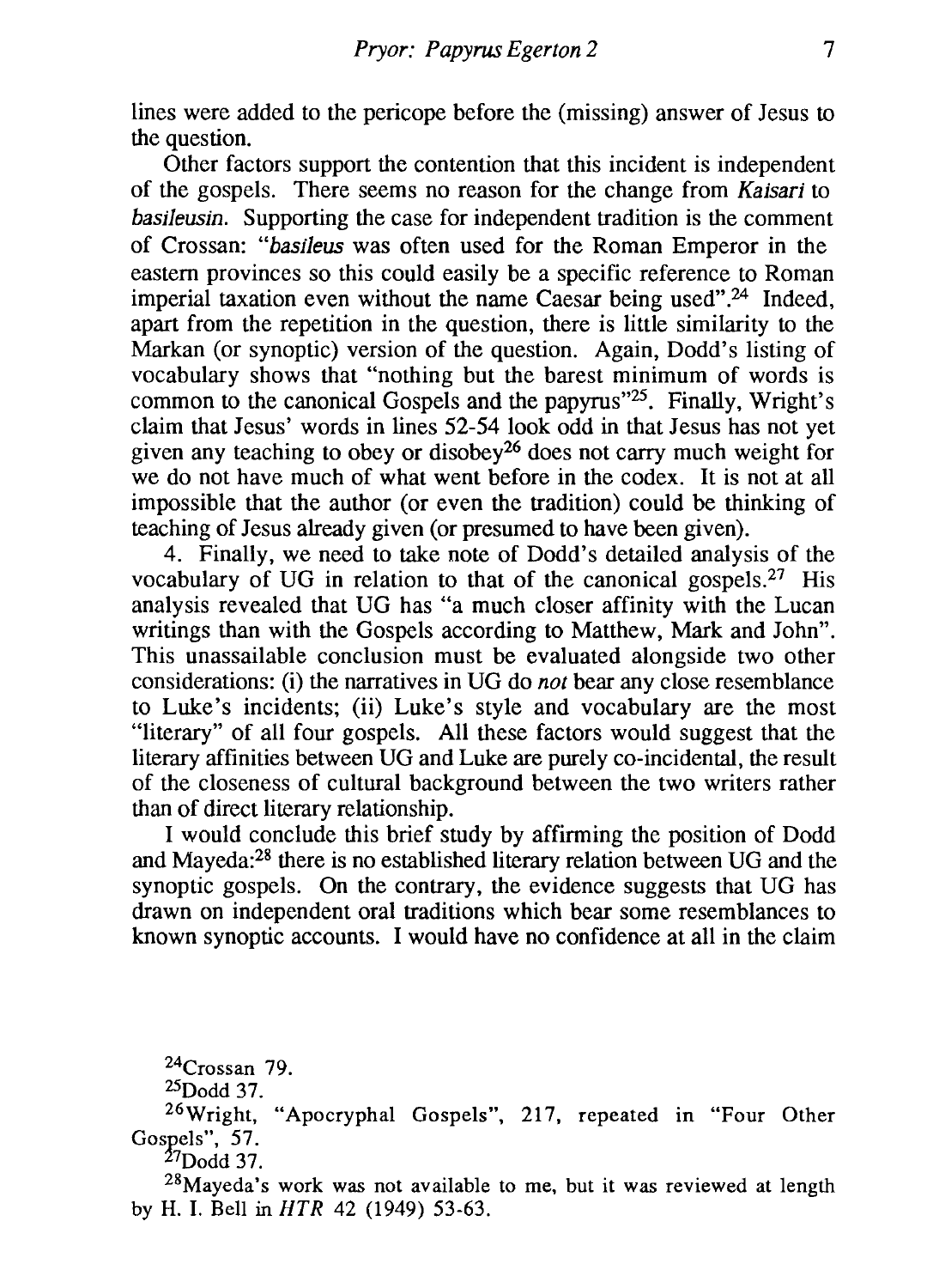of Jeremias that the "author (of *VG)* knew all and every of the canonical Gospels".<sup>29</sup>

#### B. UG AND THE GOSPEL OF JOHN

Frag 1 verso and a segment of Frag 1 recto contain lines which are thoroughly Johannine in character. The opening lines of the fragment are too obscure and fractured to be reconstructed with any certainty, but what is known bears no relation to any part of 4G. At line 5 the text becomes more secure: an editorial comment paves the way for words of Jesus which are close to words in 4G. We can make the following observations about lines 1-20.

(i) In editorial comments, *VG* has no close contact with 4G. Thus, lines 5-7 are only superficially Johannine: *tou laou* is never used after *archontes; ton logon touton* is found in John (6:60; 7:36; 10:19; 19:8; 21:23, but it is also found in Matthew  $(x 3)$ , Mark  $(x 1)$  and Luke  $(x 3)$ ; and the construction *strapheis* + indic. verb is more Lukan (x 8) than Johannine (x 2).

(ii) Lines 7-10 are very close to 5:39. The closeness is even more marked when one recognizes that in the fragment there is a conspicuous space after *echein.* The translation thus becomes: "Search the scriptures, the ones in which you think you have life. They it is which bear witness to me". This corresponds to the variant Western text as represented by a, b and Syr<sup>cu.30</sup> Even the absence of "eternal" is paralleled in one element of the doublet in a.

(iii) The second saying has two differences to 5:45. Instead of *kategoreso VG* has *elthon kategoresai,* and it has added *mou* after *patera.*  The second is of no consequence. The first variation is not a Johannine construction but is common in the synoptic tradition and presumably in the oral traditions. However, *erchomai* is a very common verb in 4G (x 155) and many of these occurrences bear the theological sense of the coming of Jesus/the Son for his divine mission. It is not at all unlikely that the author of *VG* has modified the text of John 5:45 under the (unconscious?) influence of both these factors.

(iv) The third quote, derived from John 9:29, is modified to suit the direct address from the rulers to Jesus. It also has replaced *hemeis* before

29In E. Hennecke (ed), *New Testament Apocrypha* (2 vols; London: Lutterworth, 1963-65) I.95.

30The text of a reads "scrutate scripturas in quibus vos existimatis in illis vitam aetemam habere illae sunt quae testimonium dicunt de me in quibus putatis vos vitam habere hae sunt quae de me testificantur". See the comment on this doublet in Bell's review of Mayeda, *HTR* 42 (1949) 55- 56.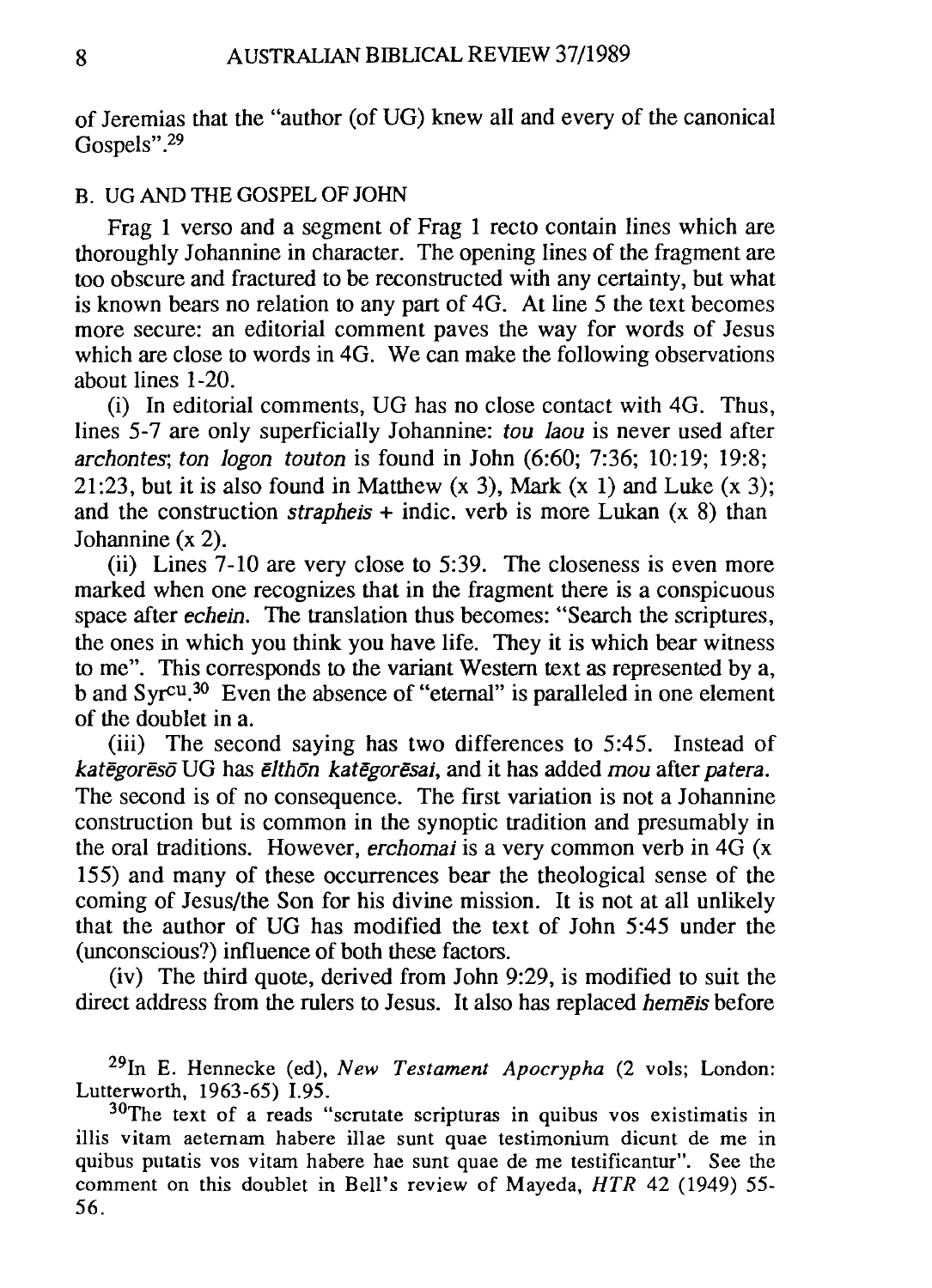*oidamen* with (presumably) *su*. Neither of these changes is of great significance when weighed along with the exact verbal sequence followed by VG.

(v) Lines 18-19, words of Jesus, are not the same as any saying in 4G, but they may be an attempt to summarize the sense of John 5:46-47 with their reference to lack of belief in the testimony of Moses.<sup>31</sup>

How shall we evaluate this evidence? I believe that the closeness of word order on three occasions eliminates as an option the possibility that 4G and VG are independently using common oral tradition.32 Either John is dependent on VG or the reverse is the case. The issue will be resolved by reflecting on two questions: whether the language of the fragment is more characteristic of John or of VG, and whether the sequence of verses fits more naturally in VG than in their separated contexts in 4G. As to the first criterion, the more objective one, I believe Dodd has demonstrated conclusively that the vocabulary and style are thoroughly Johannine but they are not characteristic of the rest of  $UG^{33}$  Dodd's case has been ignored by those who, like Koester and Crossan, would argue the opposite conclusion, and even by Mayeda who opts for independence. But aspects of style and language in Frag 1 are characteristic of John, for example *marruroun, ekeinos estin* + substantive participle, *estin* + substantive participle. One would have to suppose that the author of 4G has so imbibed the style of this tradition that it has become his own. The second criterion is admittedly more subjective, and here again Dodd, Wright, Braun, and Bell (in 1937) line up against earlier Bell and Skeat (1935), Mayeda, Koester, and Crossan. Again, however, I cannot but feel that the sequence in VG is not as natural as we at first feel, and that had we no knowledge of the discourses in 4G we would be somewhat puzzled. In the first saying, Jesus exhorts his antagonists to search the scriptures to find divine witness to his own person and actions. But then, in line 10, Moses (i.e. the Torah) is appealed to for a quite different purpose: to condemn the rulers. The third verse is even more removed from the flow of the "argument", for the rulers' response does not quite make sense. The question of Jesus' origins have not been the subject of debate, nor has the authority of Moses been questioned, and yet both of these are implied in lines 15-17. In John 5 and 9 the verses do fit their context. It very much looks as though the author of VG, in constructing this conflict

 $31$ So Dodd 28.

<sup>32</sup>See the article by J. Bradshaw, "Oral Transmission and Human Memory", *ET* 92 (1981) 303-307, for a valuable discussion of the neurological limitations of and tendencies in memorization and the implications for studies in the gospel tradition.

33Dodd 24-25.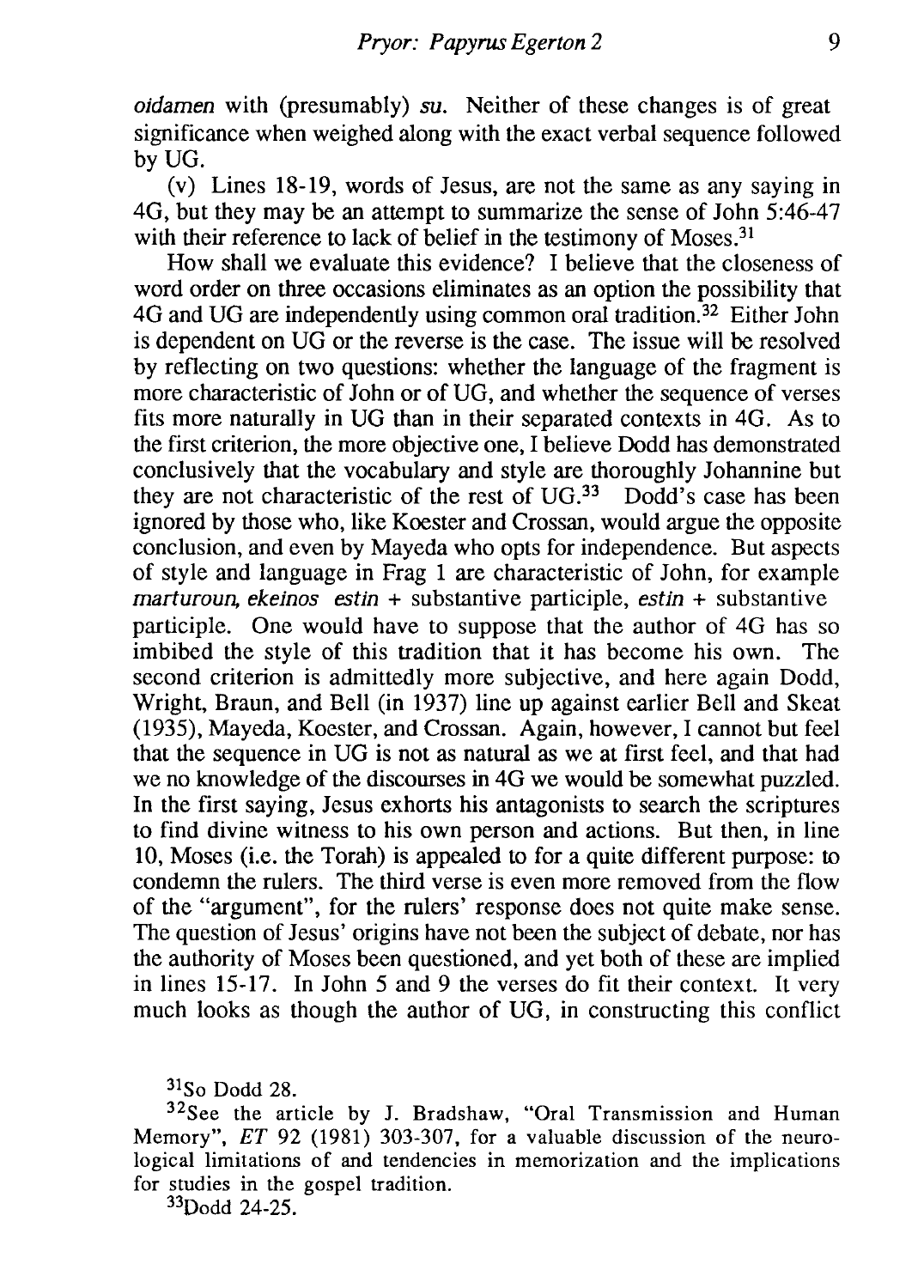situation, has drawn upon verses known to him in 4G and which in his memory are linked by conceptual (scriptures-Moses) or verbal (Moses-Moses) associations.

Lines 22-31 also are Johannine in style and content. Though the first lines are obscure,  $34$  the general sense is quite clear: the rulers try to lay hands on Jesus to hand him over to the people. This occurs after they attempted to stone him. As earlier mentioned, these lines should be thought of as the conclusion to the incident in lines 1-21. As to Johannine style, *lithazein, piazein,* and *eJeJuthei autou he hara* are all demonstrations of this point.<sup>35</sup> The synoptics know of no attempt to stone Jesus. And though lines 22-31 have no exact parallel in the  $\hat{A}$ G, they do bear resemblance to several situations described-7:30-44, 8:31-39 and 8:59. The closest synoptic verse is Luke's comment at the end of the Nazareth incident in 4:30: *autos de dielthon dia mesou auton eporeueto*. The strongest evidence that these lines are a conflation of Johannine elements has to do with the role of the crowd: presuming that *paradososin* is correct (lines 26-27), we may well ask why the rulers want to hand Jesus over to the crowd. If the crowd desired to seize Jesus they could have done it themselves. Such a confusion does not enter the Johannine accounts, and we may be left to suggest that VG has modified the Johannine presentation in the light of the general Jewish hostility to Christianity at the beginning of the second century.

How shall we assess the relation to 4G revealed in lines 1-31? Firstly, we must say that though the incident is so decidedly Johannine in content and style, $36$  the author of UG has constructed a narrative that is synoptic-like in structure. He is not interested in presenting Johannine discourses but in portraying a conflict incident in Jesus' ministry. Secondly, I have suggested that UG betrays a conscious dependence on 4G. But is the dependence from memory or is it literary? Scholars tend

34Bell and Skeat in their two works in 1935 first suggested *ochlo* in line 5 but then revised their recommendation to *helkostn* in the second work.

35But the addition of *tes paradoseos* interprets the hour of Jesus in a quite unjohannine way: instead of being the hour of his glorification, it is now the time of his arrest (cf. Luke 22:53). What this indicates is that though the author of UG may have known the 4G and respected it, he has not really understood its deeper theological insights. His thinking on the ministry of Jesus is still fashioned by what he knows from the synopticlike oral tradition.

36Wright has convincingly demonstrated, against Koester and Jeremias *(New Testament Apocrypha,* 1.95), that the few synoptic features do not demand synoptic-type traditions here. See "Apocryphal Gospels", 213-215.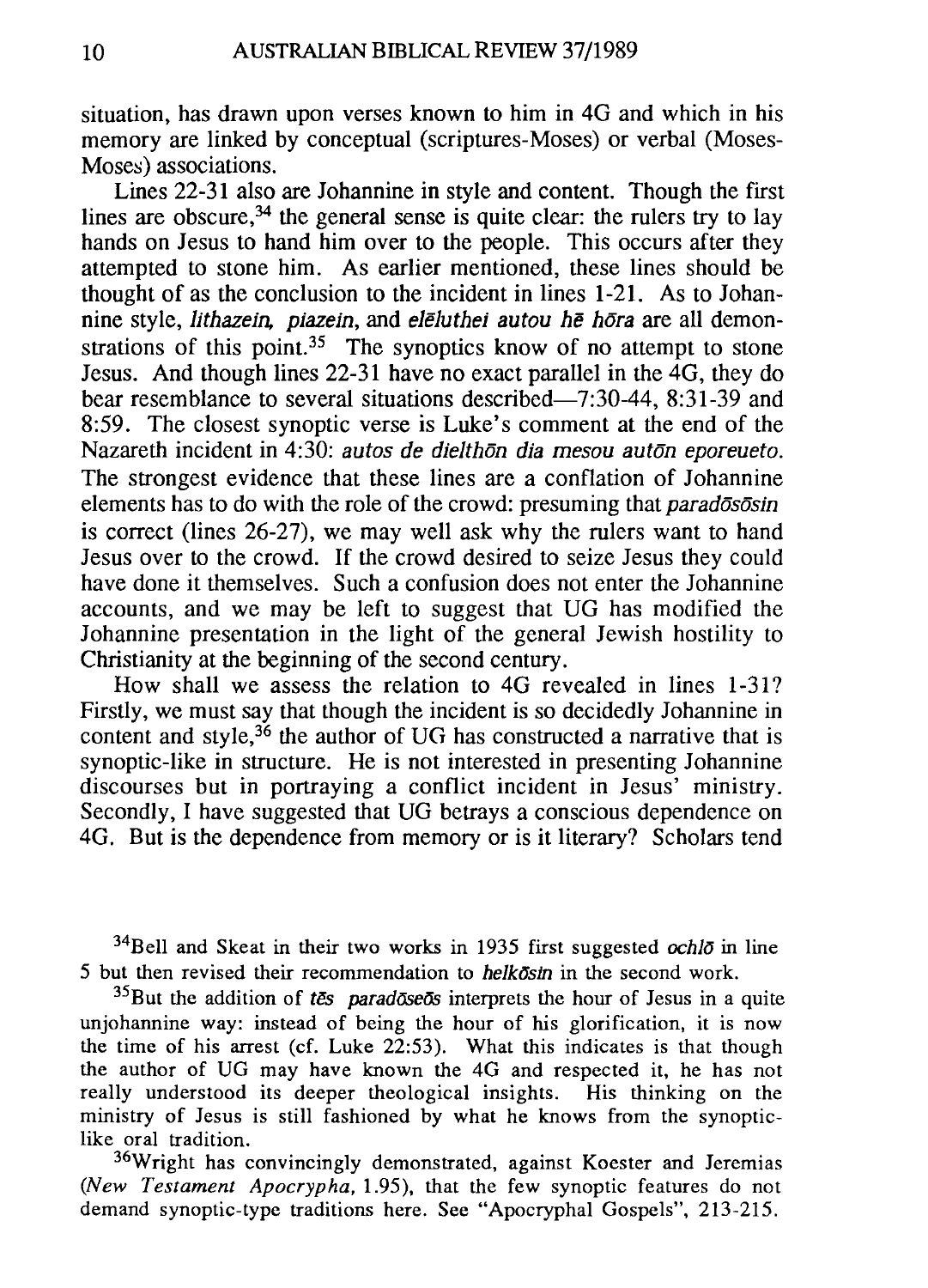to suggest that memory alone is at work here.37 But memory and *slavish*  literary dependence are not the only two options. It is possible that the author in rather freely constructing his incident is consciously drawing upon Johannine material alone, and that for certain sayings he conforms almost verbatim to a known text.<sup>38</sup> That, of course, leads to the obvious question: why is he at times so free and at other times so controlled by the text? Here we can only guess at an answer. Perhaps he feels less liberty to tamper with the words of Jesus than with narrative details. Thirdly, apart from lines 45-47 to which we are about to turn, VG displays no tendency to mix Johannine and other traditions. We simply cannot say, with Jeremias, that "the Johannine material is shot through with Synoptic phrases and the Synoptic with Johannine usage ..."<sup>39</sup> The only other possible Johannine fragment is Frag 3 recto, but its evidence is so minimal that we cannot conclude anything definite from it. There is a reasonable chance that it is the tail end of a saying of Jesus ("I and the Father *are one*") with a consequent attempt again to stone Jesus. If so, then it is a recollection of John 10:30-31 with *apokteinosin* instead of *lithasosin.<sup>40</sup>*

#### C. JOHN 3:2 AND UG

In the light of the above, what are we to make of lines 45-47 which remind us so much of John 3:2? In view of what I have concluded, it would be foolish to deny that the author was mindful of John 3:2 as he wrote these lines. But is it a total fabrication adapted from 4G for the occasion? This would be a possibility were we to have suggested, with Wright, that the whole pericope is a blend of synoptic and Johannine elements and nothing more. But such is not my advice, but rather that the incident derives from oral tradition independent of the synoptics. That being so, the pericope as VG knew it must have had some flattering introductory words similar to what we have in VG and in the synoptic accounts. As we address this problem, we can with reasonable confidence make the following assertions:

(i) Nowhere else has VG blended synoptic and Johannine elements. This raises the possibility that this has happened here only because the Johannine and the oral traditions were quite close anyway.

37Thus Wright, "Apocryphal Gospels", 214, Braun 1.92, Jeremias *New Testament Apocrypha. 1.95.* 

<sup>38</sup>Though Dodd does not take up the question of memory as opposed to literary dependence, his silence leads me to suspect that he may well have thought along similar lines to me.

3 Jeremias, *New Testament Apocrypha. 1.95.* 

40So Dodd 85, Wright, "Apocryphal Gospels", 219.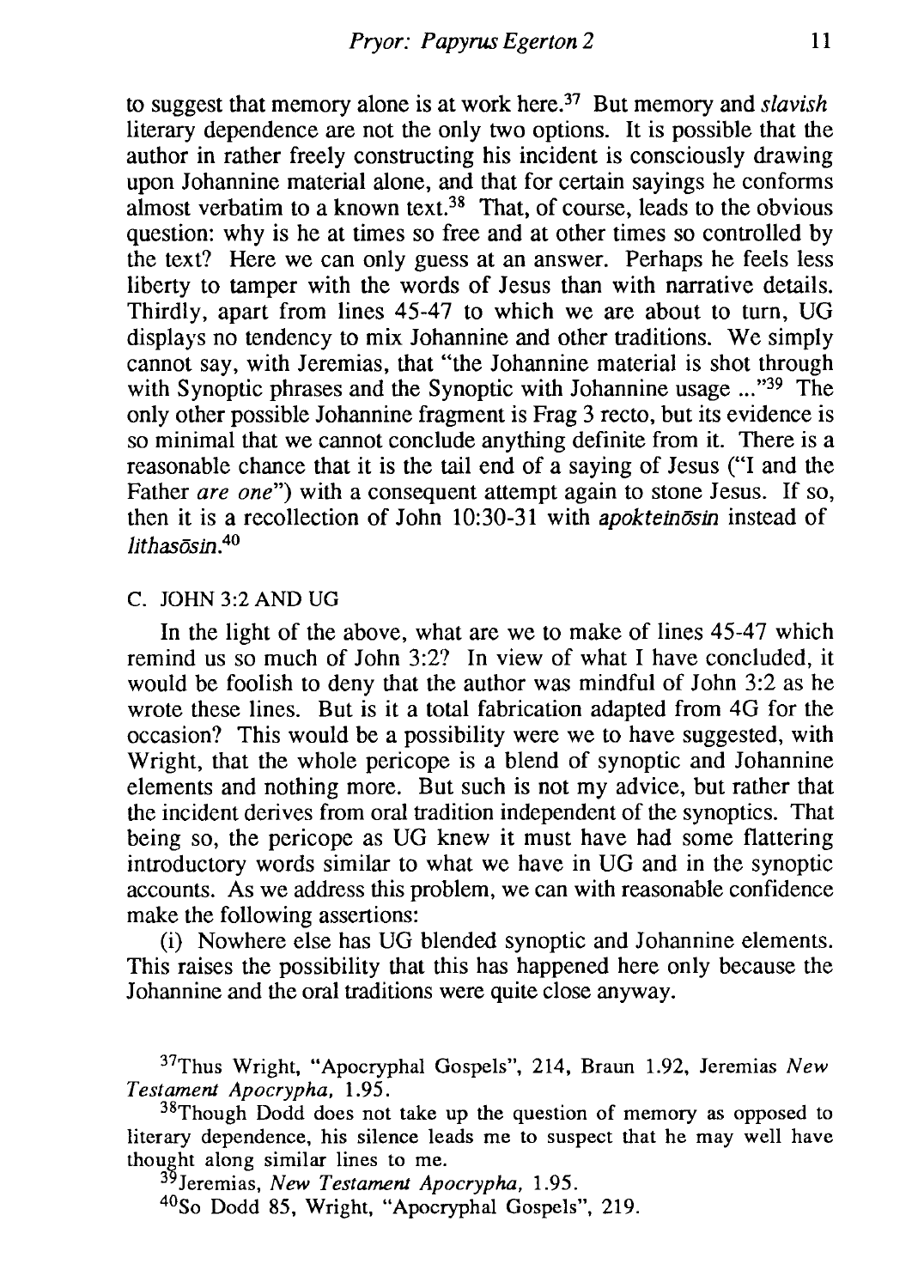(ii) If the author of *VG* only had John 3:2, it is unlikely he would have modified the verse so much. In Frag I sayings of both Jesus and the rulers more faithfully reflect the text of John. Here the change from *rabbi*  in 3:2 to *didaskale Iesou may* be thought natural in the light of both the equivalence of *rabbi* and *didaskalos* and also the seeming preference of *VG*  for this title (line 33). But equally, the difference may be traced back to the oral tradition behind *VG,* for it is noteworthy that Mark 12:14 et par. also begins with *didaskale.* Moreover, we must bear in mind that if Jesus' response in lines 52-53, with its conclusion of *didaskalon,* is integral to the tradition, then it demands that the opening salutation contain *didaskale.* The last phrase of the address is also unjohannine: *huper* + accus. is not found in 4G (though see 12:43); and while John does occasionally refer to "prophets" (1:45; 6:45; 8:52,53), he never speaks of "all the prophets"  $(x, 3)$  in Luke). We need also to remember that *marturei* is far from certain as only the "m" is clearly visible. It is not impossible that the reading was something like *meizona estin.41* 

(iii) We may presume that *oidamen hoti* was present in the non-Johannine traditional introduction to the story. It is found also in the synoptic version. Had these words not been present in the original oral form of the saying, it is difficult to imagine what would have prompted the author of *VG* to think of John 3:2.<sup>42</sup>

All of these considerations drive me to the conclusion that the form of the introductory remark in the tradition known to the author/compiler of *VG* must have included the following: "Teacher Jesus, we know that ... for ... more than all the prophets". Beyond that we cannot go, for it looks as though Egerton's knowledge of John 3:2 has shaped his words, without its being his only or primary source.<sup>43</sup>

### CONCLUSION

We cannot have any confidence that the synoptic gospels are either known to or treated with respect by the author of *VG.* There is a much stronger case for supposing total ignorance of the synoptics, so that synoptic-like incidents derive from living oral tradition. Otherwise we are

<sup>41</sup>If line length makes this reconstruction an impossibility, the general point being argued is not thereby weakened.

<sup>42</sup>Here I disagree with Wright. See the passage from Wright quoted earlier, with my comments.

<sup>43</sup>If this is correct, the implications for the pre-literary form of the Nicodemus story may be considerable: was it originally, like the tribute incident in the synoptics and Egerton, a controversy story?